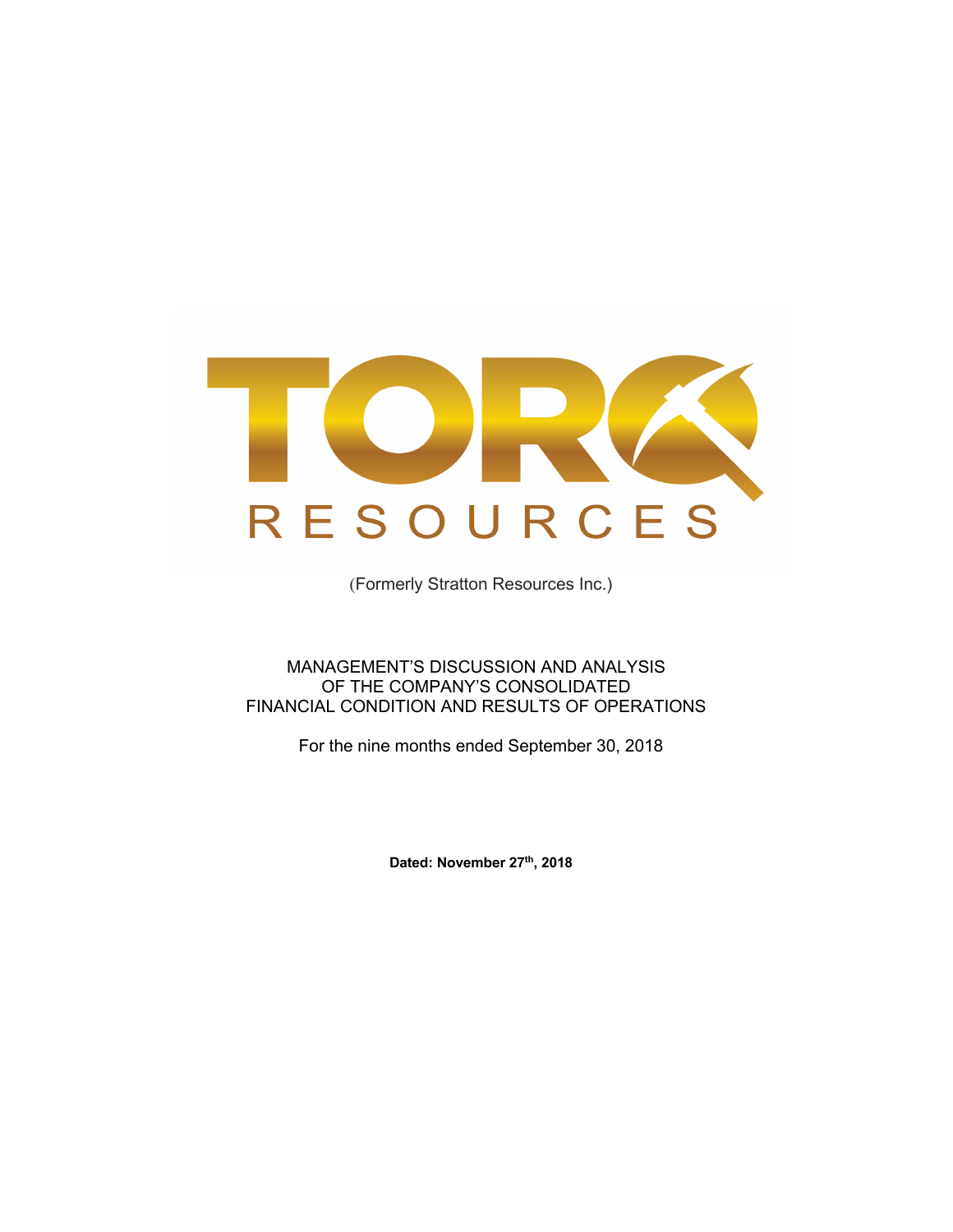(formerly Stratton Resources Inc.) Management's Discussion and Analysis of the Financial Condition and Results of Operations for the Nine Months Ended September 30, 2018 Expressed in Canadian Dollars

# **1.1. Date and presentation**

This Management Discussion and Analysis ("MD&A") of Torq Resources Inc. (formerly Stratton Resources Inc.) has been prepared by management to assist the reader to assess material changes in the interim financial condition and results of operations of the Company as at September 30, 2018 and for the nine months then ended. This MD&A should be read in conjunction with the condensed consolidated interim financial statements of the Company and related notes thereto as at and for the three and nine months ended September 30, 2018 and 2017. The condensed consolidated interim financial statements have been prepared in accordance with International Accounting Standard ("IAS") 34, "Interim Financial Reporting" using accounting policies consistent with International Financial Reporting Standards ("IFRS" or "GAAP") as issued by the International Accounting Standards Board ("IASB") and Interpretations issued by the International Financial Reporting Interpretations Committee ("IFRIC"). The accounting policies followed in these condensed consolidated interim financial statements are the same as those applied in the Company's most recent audited annual consolidated financial statements for the year ended December 31, 2017, except as outlined in note 2 of the September 30, 2018 condensed consolidated interim financial statements. All financial information has been prepared in accordance with IFRS and all dollar amounts presented are Canadian dollars unless otherwise stated.

The effective date of this MD&A is November 27, 2018.

## **1.1.2 Forward-looking statements and risk factors**

This MD&A may contain "forward-looking statements" which reflect the Company's current expectations regarding the future results of operations, performance and achievements of the Company, including but not limited to statements with respect to the Company's plans or future financial or operating performance, the estimation of mineral reserves and resources, conclusions of economic assessments of projects, the timing and amount of estimated future production, costs of future production, future capital expenditures, costs and timing of the development of deposits, success of exploration activities, permitting time lines, requirements for additional capital, sources and timing of additional financing, realization of unused tax benefits and future outcome of legal and tax matters.

The Company has tried, wherever possible, to identify these forward-looking statements by, among other things, using words such as "anticipate," "believe," "estimate," "expect", "budget", or variations of such words and phrases or state that certain actions, events or results "may", "could", "would", "might" or "will be taken", "occur" or "be achieved".

The statements reflect the current beliefs of the management of the Company, and are based on currently available information. Accordingly, these statements are subject to known and unknown risks, uncertainties and other factors, which could cause the actual results, performance, or achievements of the Company to differ materially from those expressed in, or implied by, these statements. These uncertainties are factors that include but are not limited to risks related to international operations; risks related to general economic conditions and credit availability; actual results of current exploration activities, unanticipated reclamation expenses; fluctuations in prices of base and precious metals; fluctuations in foreign currency exchange rates, increases in market prices of mining consumables; accidents, labour disputes, title disputes, claims and limitations on insurance coverage and other risks of the mining industry; delays in obtaining governmental approvals or financing or in the completion of development or construction activities, changes in national and local government regulation of mining operations, tax rules and regulations, and political and economic developments in countries in which the Company operates, as well as other factors. Additional information relating to the Company and its operations is available on SEDAR at www.sedar.com and on the Company's web site at www.torqresources.com.

The Company's management reviews periodically information reflected in forward-looking statements. The Company has and continues to disclose in its Management's Discussion and Analysis and other publicly filed documents, changes to material factors or assumptions underlying the forward-looking statements and to the validity of the statements themselves, in the period the changes occur.

Historical results of operations and trends that may be inferred from the following discussions and analysis may not necessarily indicate future results from operations.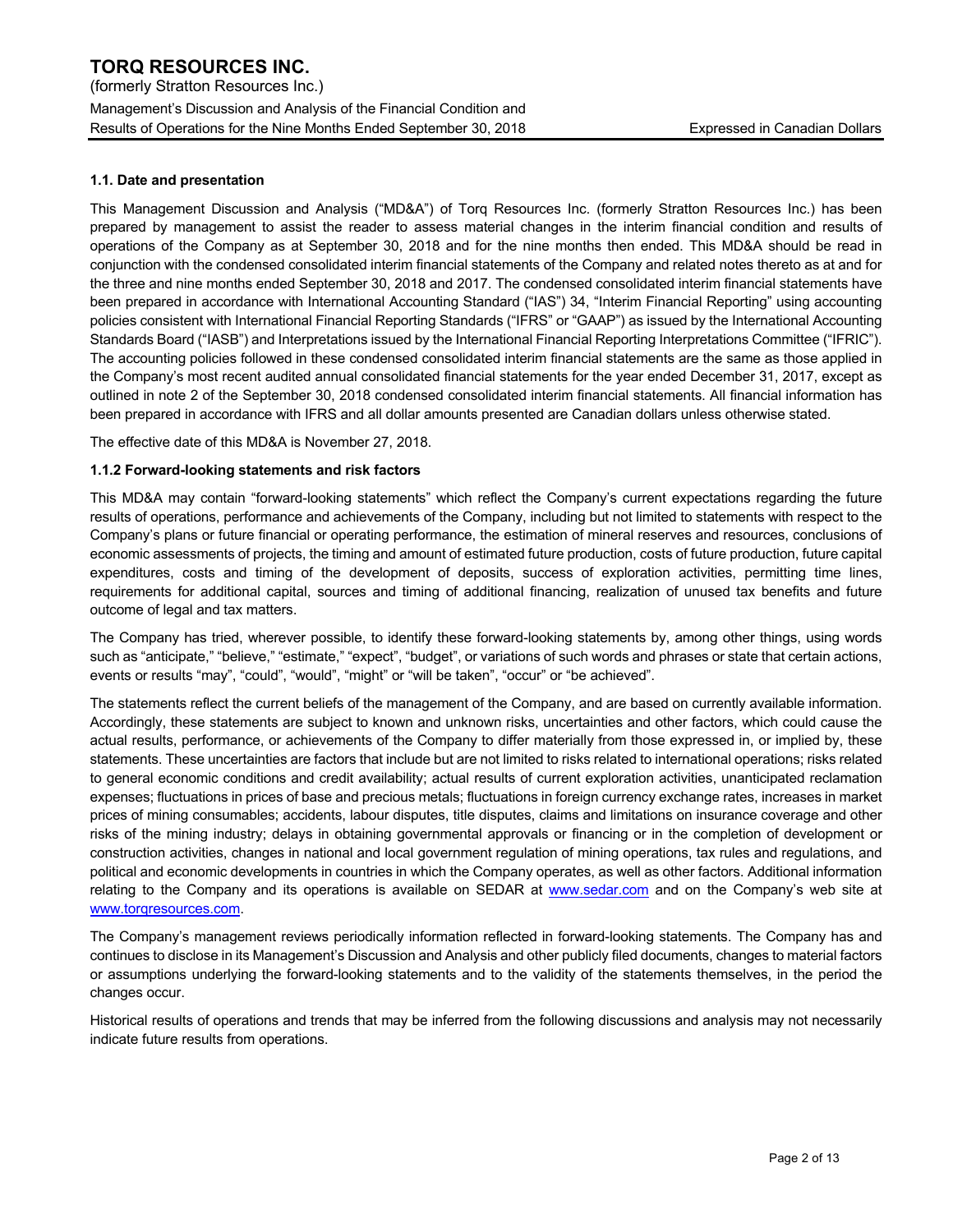(formerly Stratton Resources Inc.) Management's Discussion and Analysis of the Financial Condition and Results of Operations for the Nine Months Ended September 30, 2018 Expressed in Canadian Dollars

# **1.2 Over-all performance**

## **1.2.1 Description of business**

Torq is a junior exploration company focused on the acquisition, exploration and development of mineral resource properties. On March 15, 2017, the Company changed its name from Stratton Resources Inc. to Torq Resources Inc. The Company is incorporated under the Business Corporations Act (British Columbia) and is a reporting issuer in British Columbia, Alberta and Ontario. The Company is listed on the TSX Venture Exchange (the "Exchange") as a Tier 2 mining issuer, and its shares trade under the symbol TORQ.V. On September 18, 2017, the Company commenced trading on the OTCQX under the US symbol TRBMF.

### **Corporate Mission Statement**

The Company has \$12.9 million in cash as at September 30, 2018 and a highly experienced management and technical team. The Company's primary objective is to identify and acquire undervalued advanced stage exploration projects with the goal of maximizing shareholder value. Several opportunities are currently under review.

| <b>Subsidiary</b>                | <b>Place of</b> | <b>Beneficial Interest</b> |
|----------------------------------|-----------------|----------------------------|
|                                  | incorporation   |                            |
| Stratton Resources (Canada) Ltd. | BC, Canada      | 100%                       |
| Torq USA Inc.                    | Nevada, USA     | 100%                       |
| Rush Valley Exploration Inc.     | Nevada, USA     | 100%                       |
| Gecon OOD                        | <b>Bulgaria</b> | 100%                       |

#### **1.2.2 Newfoundland projects**

On October 28, 2016, the Company entered into an option agreement with Wildwood Exploration Inc. to acquire the rights to approximately 119,000 hectares in Newfoundland, Canada (the " Wildwood Option"). Effective October 19, 2018, the Company terminated the Wildwood Option and elected not to proceed with further exploration at its mineral properties in Newfoundland. As at September 30, 2018, The Company has written off the acquisition costs capitalized in relation to these mineral properties.

### **1.2.3 Utah Exploration Projects**

### **Speedway**

Effective March 15, 2018, the Company acquired the Speedway gold project, which is located in northwestern Utah, approximately 7 km from the Nevada border, and about 50 km from Newmont's Long Canyon mine. The Speedway property, which is held through a mineral lease agreement, consists of approximately 1,080 hectares of prospective terrain which hosts a large gold-inbedrock anomaly.

Under the terms of the Speedway Agreement (the "Lease Agreement"), the Company paid US\$25,000 upon signing and will be required to pay steadily escalating annual lease payments as well as the underlying claim fees. There is no required work commitment and the Lease Agreement can be terminated at any time after one year. The Lease Agreement may be bought-out at any time for US\$1,000,000 subject to a buyable 2% royalty to the underlying owner.

### **West Mercur**

On May 8, 2018, the Company entered a share exchange agreement with Rush Valley Exploration ("RVX") and its three principal shareholders (the "Mercur Agreement") to acquire a 100% interest in RVX and the West Mercur gold project. The project consists of approximately 4,000 hectares of mineral rights in western Utah and is located about 60 km southwest of Salt Lake City, 5 km west of the historic Mercur gold mine, and 20 km southwest from Bingham Canyon - one of the top producing copper and gold mines in the world.

Under the terms of the Mercur Agreement, to acquire RVX, the Company could pay US\$2.4 million in a combination of cash and common shares to RVX's shareholders, at any time within a two-year period. Prior to the date of execution, the Company had advanced a total of \$398,074 of interim funding that has been used to cover a shortfall in RVX's working capital.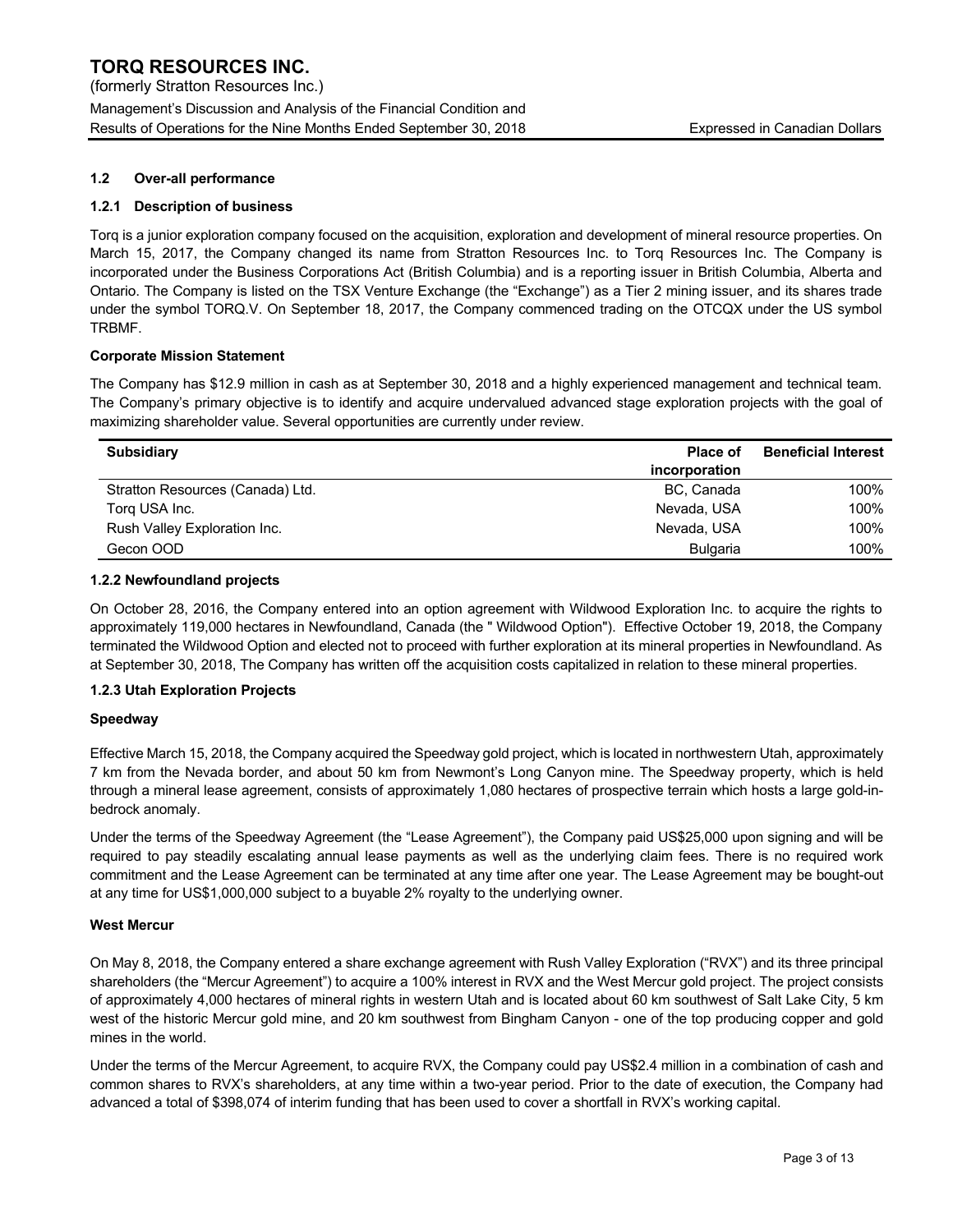# **1.2.3 Utah Exploration Projects (continued)**

On October 1, 2018, the Company provided written notice to RVX that it would be terminating the Mercur Agreement effective November 30, 2018. As a result, the Company has recorded an impairment against the value of these mineral properties as at September 30, 2018.

### **2018 Utah Exploration Programs**

During Q2 and Q3, 2018, the Company conducted initial exploration programs at both Speedway and West Mercur. These initial programs included regional scale geologic mapping and systematic rock sampling to determine the structural and stratigraphic controls on gold mineralization. A detailed soil geochemical survey was also conducted across both project areas with the goal of identifying the centers of gold mineralization.

The results from the program at West Mercur failed to produce sufficient evidence to warrant further investment in the project and thus effective September 30, 2018, the Company has ceased all exploration.

The results from the program at Speedway are still under review and the next stage of exploration has yet to be determined.

### **1.2.4 Project investigation costs**

The Company is continually reviewing and evaluating new projects globally on its path to establishing a tier-one mineral portfolio. The table below shows the nature of the project investigation costs incurred during the three and nine months ended September 30, 2018 and 2017 and includes all costs incurred within Bulgaria and other project investigation activities in the United States, Canada, Europe, Mexico and South America.

|                                             | Three months ended<br>September 30, |         |    | Nine months ended |    |         | September 30, |         |
|---------------------------------------------|-------------------------------------|---------|----|-------------------|----|---------|---------------|---------|
|                                             |                                     | 2018    |    | 2017              |    | 2018    |               | 2017    |
| Assays                                      | \$                                  | 2,172   | \$ | 30,873            | \$ | 4,917   | \$            | 55,173  |
| Equipment, vehicles rent and field supplies |                                     | 529     |    | 10,992            |    | 4,985   |               | 28,195  |
| Geological consulting, salaries and wages   |                                     | 91,531  |    | 148,915           |    | 264,222 |               | 345,358 |
| Project support costs                       |                                     | 4.270   |    | 4,320             |    | 18.870  |               | 12,785  |
| Share-based compensation                    |                                     | 47.279  |    | 318,508           |    | 226,612 |               | 318,508 |
| Travel, meals, accommodation                |                                     | 18,600  |    | 24,210            |    | 51,963  |               | 58,466  |
|                                             | \$                                  | 164.381 | S  | 537,818           | S  | 571.569 | S             | 818,485 |

### **1.3 Selected annual information**

The following represents selected information of the Company for the three most recently completed financial years:

|                                       | 2017<br>(Restated) | 2016<br>(Restated) | 2015             |
|---------------------------------------|--------------------|--------------------|------------------|
| Loss for the year                     | (4,439,520)<br>\$  | (1,049,551)<br>\$  | \$<br>(460, 357) |
| Total comprehensive loss for the year | (4, 442, 809)      | (1,050,575)        | (460, 357)       |
| Basic and diluted loss per share      | (0.06)             | (0.02)             | (0.01)           |
| Working capital                       | 15,654,448         | 5,553,663          | (414,442)        |
| Total assets                          | 16,390,511         | 6,403,516          | 223,518          |
| Total long term liabilities           | 151.049            | 218,472            |                  |
| Shareholder's equity                  | (16,037,743)       | (5,551,371)        | (414,442)        |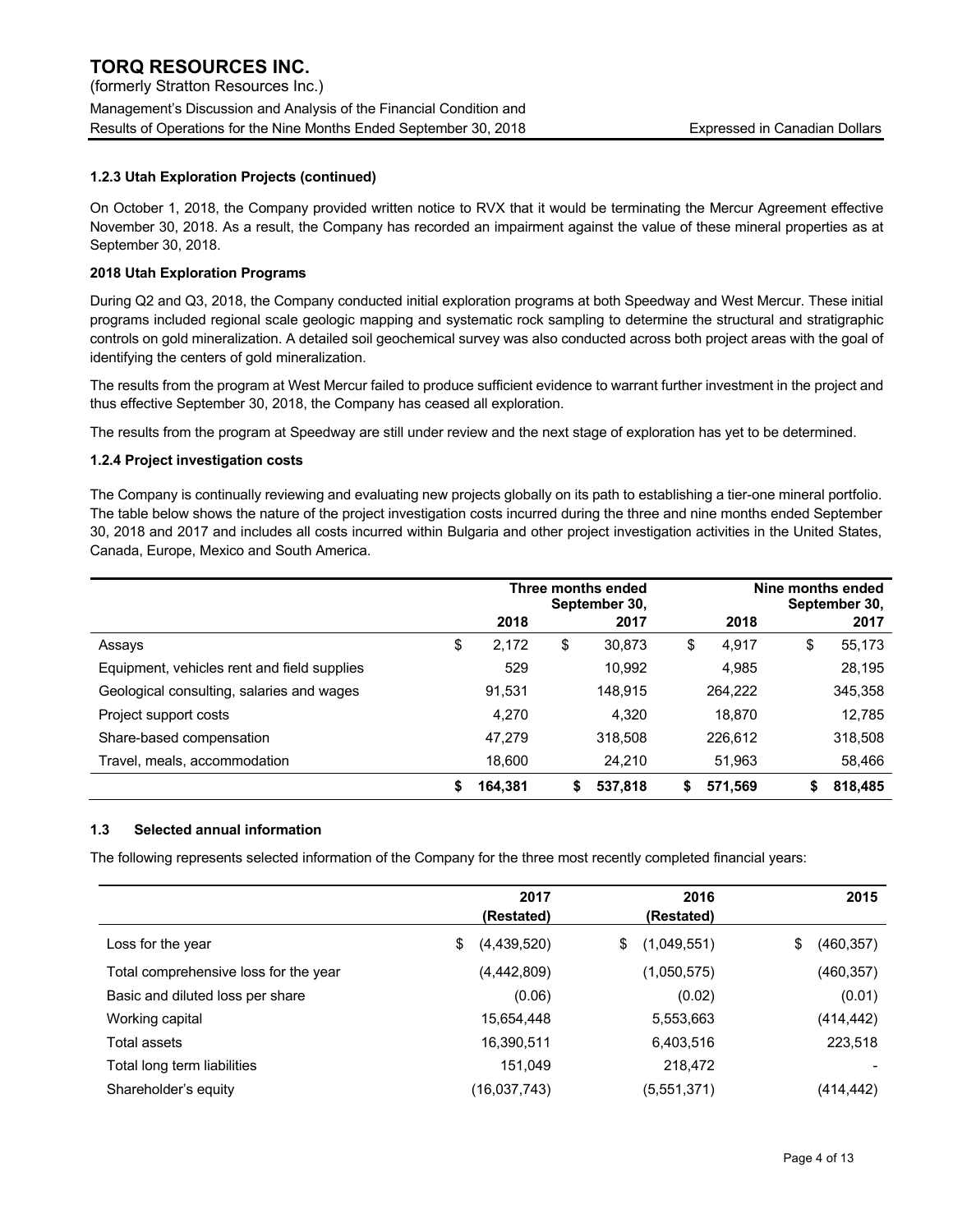(formerly Stratton Resources Inc.) Management's Discussion and Analysis of the Financial Condition and Results of Operations for the Nine Months Ended September 30, 2018 Expressed in Canadian Dollars

Cash dividends per share

## **1.3 Selected annual information (continued)**

The Company generated no revenues from operations during the fiscal periods ended December 31, 2017, 2016 and 2015, other than interest income of \$146,577, \$10,872 and \$1,714 respectively.

Due to a voluntary change in accounting policy (see section 1.12) the Company has restated certain 2017 and 2016 amounts. The change in policy did not have any impact on the 2015 figures.

### **1.4 Results of operations**

## **Three months ended September 30, 2018 and 2017 (Q3 2018 vs Restated Q3 2017)**

Loss for the three months ended September 30, 2018 was \$2,325,021 or \$0.03 loss per share compared to a loss of \$1,803,787 or \$0.02 loss per share for the three months ended September 30, 2017.

Significant variances are discussed as follows:

- For the three months ended September 30, 2018, the Company incurred \$596,462 in exploration and evaluation costs compared to \$336,141 for the same quarter in the prior year. The current year period included the cost of the Company's exploration programs at both its Newfoundland and Utah projects where in 2017, the Company was only actively working in Newfoundland.
- For the three months ended September 30, 2018, the Company recorded \$336,527 in fees, salaries and other employee benefits which included share-based compensation expense of \$149,561. Fees, salaries and other employee benefits recorded for Q3 2017 was \$820,416 which included share-based compensation expense of \$703,518.
- Investor relations and marketing costs increased in Q3 2018 to \$104,279 from \$28,832 in Q3 2017. The increase relates to management's attendance at additional conferences and investor relations engagements to help communicate the Company's story as it has continued to increase its exploration activities as well as its mineral property investigation and acquisition activities.
- Total project investigation costs for the three months ended September 30, 2018 were \$164,381 compared to \$537,818 in the comparative period. The current period costs are inclusive of \$47,279 in share-based compensation expense compared to \$318,508 in the comparative period.
- During Q3 2018 the Company recognized an impairment totaling \$1,074,919 on its mineral properties due to the decision to stop pursuing its exploration activities in Newfoundland and in Utah at the West Mercur project. There was no impairment recorded in Q3 2017.

### **Nine months ended September 30, 2018 and 2017 (YTD 2018 vs Restated YTD 2017)**

Loss for the nine months ended September 30, 2018 was \$4,311,196 or \$0.06 loss per share compared to a loss of \$2,832,563 or \$0.04 loss per share for the nine months ended September 30, 2017.

The significant variances for the comparable nine-month periods are consistent with those discussed for the three month periods above.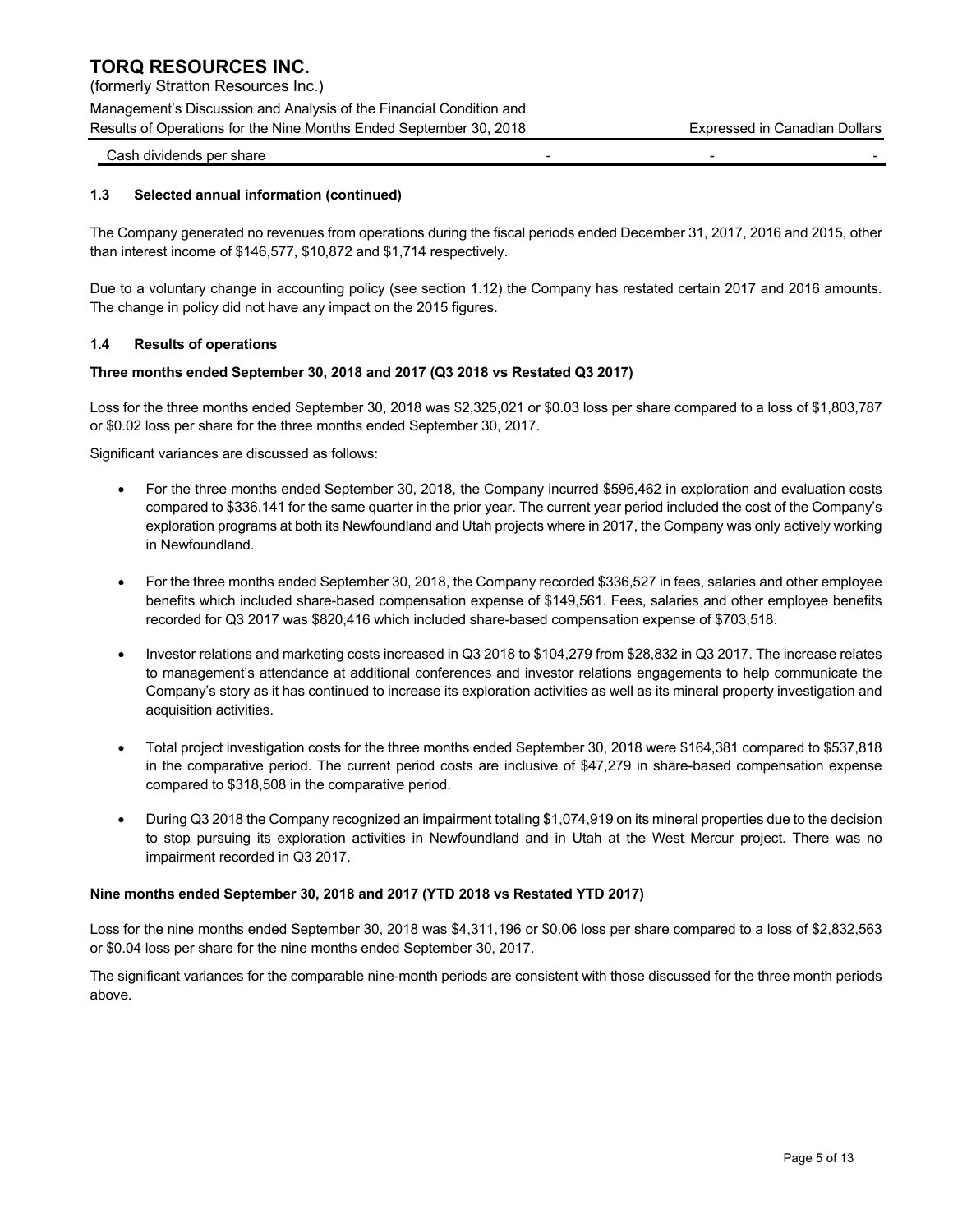(formerly Stratton Resources Inc.) Management's Discussion and Analysis of the Financial Condition and Results of Operations for the Nine Months Ended September 30, 2018 Expressed in Canadian Dollars

# **1.4 Results of operations (continued)**

# **Summary of Project Costs**

During the nine months ended September 30, 2018, the Company spent \$624,994 on mineral property acquisition costs and \$1,179,835 on exploration and evaluation costs on its projects as outlined below:

|                                  | <b>Newfoundland</b> | Utah       | <b>Total</b> |
|----------------------------------|---------------------|------------|--------------|
| <b>Acquisition costs</b>         |                     |            |              |
| Balance as at December 31, 2017  | 534.344<br>S.       | \$         | \$ 534.344   |
| Direct acquisition costs         | 50,000              | 558,830    | 608,830      |
| Other acquisition costs          |                     | 16.164     | 16.164       |
| Impairment of mineral properties | (584, 344)          | (490, 575) | (1,074,919)  |
| Currency translation adjustment  |                     | (255)      | (255)        |
| Balance as at September 30, 2018 | ٠                   | \$84.164   | 84,164       |

Exploration and evaluation expenditures for the nine months ended September 30, 2018

|                                                    | <b>Newfoundland</b> | Utah         | Total          |
|----------------------------------------------------|---------------------|--------------|----------------|
| Aircraft and travel                                | \$<br>6,946         | 78.797<br>\$ | 85,743<br>S    |
| Assays                                             | 155,314             | 82.536       | 237,850        |
| Environmental and permitting                       |                     | 165,319      | 165,319        |
| Equipment rental and maintenance                   |                     | 7.852        | 7,852          |
| Project support cost                               | 5,525               | 12.957       | 18,482         |
| Wages and consultants                              | 66,984              | 487,884      | 554,868        |
| Share-based compensation                           | 137,166             | 42.687       | 179,853        |
| Government grants received                         | (70,131)            |              | (70,131)       |
| Total for the nine months ended September 30, 2018 | 301,804             | 878,031      | 1,179,835<br>S |

### **1.5 Summary of quarterly results**

The Company is a mineral exploration company and currently has no producing properties or operating income. However, the Company records interest earned on cash balances held at financial institutions, which depends upon cash balances available to fund its acquisition and exploration activities and administrative expenses. A summary of quarterly results is shown below:

| Quarter ended                   | Interest and<br>other income | Loss      | Total<br>Comprehensive loss | Loss per share |
|---------------------------------|------------------------------|-----------|-----------------------------|----------------|
|                                 | \$                           | \$        | \$                          | \$             |
| September 30, 2018              | 62.834                       | 2,325,021 | 2,331,529                   | 0.03           |
| June 30, 2018                   | 70.306                       | 1,123,261 | 1,120,506                   | 0.01           |
| March 31, 2018                  | 59.986                       | 862.914   | 862.178                     | 0.01           |
| December 31, 2017 <sup>1</sup>  | 56.922                       | 1,606,957 | 1,604,358                   | 0.02           |
| September 30, 2017 <sup>1</sup> | 46.020                       | 1,803,787 | 1,803,787                   | 0.02           |
| June 30, 2017 <sup>1</sup>      | 27.823                       | 661.746   | 665.483                     | 0.01           |
| March 31, 2017 <sup>1</sup>     | 15.812                       | 367.030   | 369,191                     | 0.01           |
| December 31, 2016 <sup>1</sup>  | 9,998                        | 953,854   | 954,878                     | 0.02           |

<sup>1</sup> Certain figures have been restated for the change in accounting policy (see section 1.12)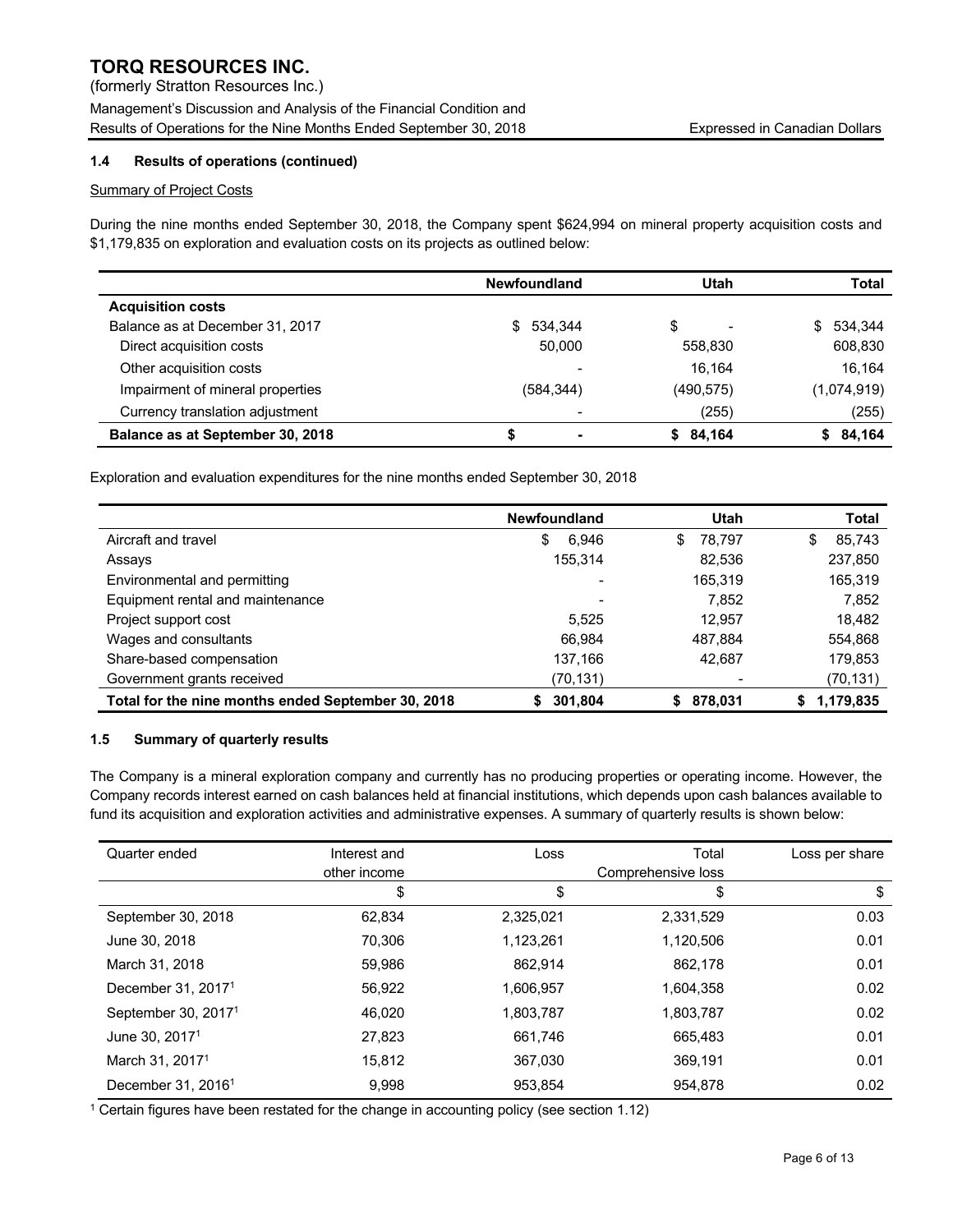(formerly Stratton Resources Inc.) Management's Discussion and Analysis of the Financial Condition and Results of Operations for the Nine Months Ended September 30, 2018 Expressed in Canadian Dollars

# **1.5 Summary of quarterly results (continued)**

Up until September 30, 2016, the loss and comprehensive loss for each quarter was relatively low due to management's efforts to minimize administration expenses. Starting in Q4 2016, the Company's loss increased substantially over prior quarters, in part due to the inclusion of the Gecon start-up costs, but after decreasing in Q1 2017, the upward trend in the Company's loss continued throughout 2017 as a result of the increased project investigation activities and support costs. Additionally, on August 30, 2017, the Company issued an initial option grant to employees and consultants resulting in share-based compensation being recorded in Q3 2017 and subsequent quarters-to-date which significantly increased the loss for those periods over previous periods. The loss for Q1 and Q2 2018 has dropped off in comparison to the last two quarters in 2017 due to the timing of the exploration programs at the Newfoundland projects which happened in Q3 and Q4 2017. The substantial increase in the current quarter loss is in relation to the impairment loss recorded against the Company's Newfoundland and West Mercur mineral properties.

# **1.6 Liquidity and capital resources**

As at September 30, 2018, the Company had cash of \$12,910,819 and working capital of \$12,869,630 compared to cash of \$15,444,707 and working capital of \$15,654,448 as at December 31, 2017. The cash balance of \$12,910,819 as at September 30, 2018 is sufficient to meet the cash requirements for the Company's operating expenses and maintaining its mineral interests for the foreseeable future as well as continue with its project investigation activities. The Company does not foresee the requirement to raise additional capital in the next twelve months but may do so if the Company's operations materially change.

# Common share issuances

On February 27, 2017, the Company closed a private placement for gross proceeds of \$13,195,000 (the "February 2017 Placement") pursuant to which the Company issued an aggregate of 20,300,000 common shares at a price of \$0.65 per common share. Share issue costs related to the February 2017 Private Placement, which included commissions and professional and regulatory fees, totalled \$447,036.

| Intended Use of Proceeds of<br><b>February 2017 Private Placement</b>                                                                                                                                                                                                                                                                                                              |              | <b>Actual Use of Proceeds to</b><br><b>September 30, 2018</b> | (Over)/under<br>expenditure |              |
|------------------------------------------------------------------------------------------------------------------------------------------------------------------------------------------------------------------------------------------------------------------------------------------------------------------------------------------------------------------------------------|--------------|---------------------------------------------------------------|-----------------------------|--------------|
| <b>Offering Expenses</b>                                                                                                                                                                                                                                                                                                                                                           | \$447.036    | <b>Offering Expenses</b>                                      | \$447,036                   |              |
| Project<br>Acquisition<br>and<br>exploration                                                                                                                                                                                                                                                                                                                                       |              | Acquisition of Newfoundland<br>project and exploration        |                             |              |
|                                                                                                                                                                                                                                                                                                                                                                                    | \$10,747,964 | Other project investigation<br>costs                          |                             | \$10,747,964 |
| Administration and general<br>working capital                                                                                                                                                                                                                                                                                                                                      | \$2,000,000  | Administration and general<br>working capital                 | 296.555                     | \$1,703,445  |
| Total                                                                                                                                                                                                                                                                                                                                                                              | \$13.195.000 | Total                                                         | \$743.591                   | \$12,451,409 |
| Up until September 30, 2018, the Company's expenditures were primarily from<br>Explanation of variances and the impact of variances on<br>existing treasury including the proceeds from the August 2016 Placement,<br>the ability of the Company to achieve its business<br>other than \$296,555 to cover administration and working capital changes.<br>objectives and milestones |              |                                                               |                             |              |

On August 30, 2016, the Company closed a private placement for gross proceeds of \$7,000,000 (the "August 2016 Placement") pursuant to which the Company issued an aggregate of 20,000,000 common shares at a price of \$0.35 per common share. Share issue costs related to the Private Placement, which included professional and regulatory fees, totalled \$43,612.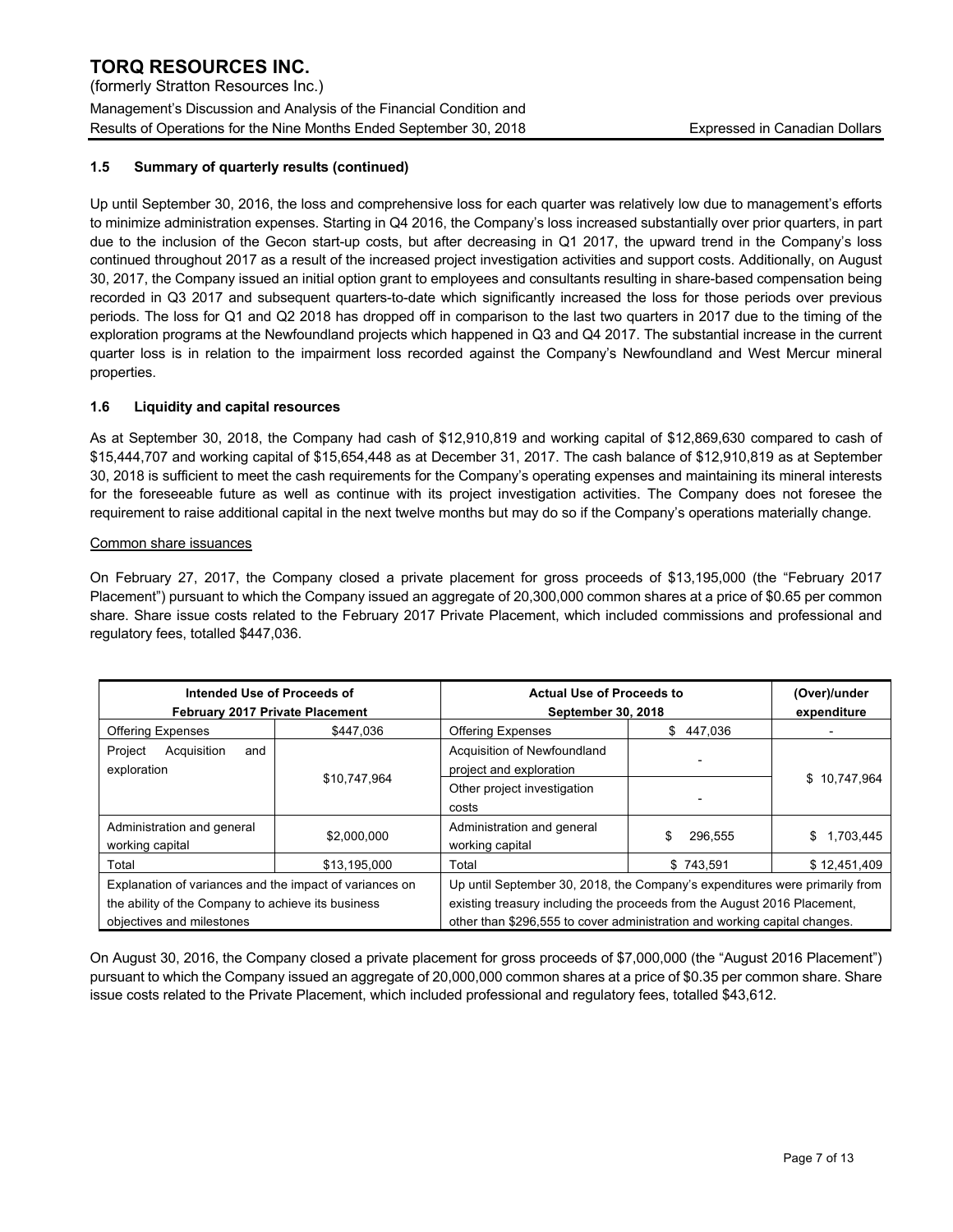(formerly Stratton Resources Inc.) Management's Discussion and Analysis of the Financial Condition and Results of Operations for the Nine Months Ended September 30, 2018 Expressed in Canadian Dollars

# **1.6 Liquidity and capital resources (continued)**

| Intended Use of Proceeds of<br><b>August 2016 Private Placement</b>                                                                        |             | Actual Use of Proceeds from September 1, 2016<br>to September 30, 2018                                                                                                                                                                                                     | (Over)/under<br><b>Expenditure</b> |           |
|--------------------------------------------------------------------------------------------------------------------------------------------|-------------|----------------------------------------------------------------------------------------------------------------------------------------------------------------------------------------------------------------------------------------------------------------------------|------------------------------------|-----------|
| <b>Offering Expenses</b>                                                                                                                   | \$43,612    | <b>Offering Expenses</b>                                                                                                                                                                                                                                                   | \$43,612                           |           |
| Acquisition<br>Project<br>and<br>exploration                                                                                               |             | Acquisition of Newfoundland<br>project and exploration                                                                                                                                                                                                                     | \$2,112,594                        |           |
|                                                                                                                                            | \$4,956,388 | Other project acquisition,<br>exploration and investigation<br>costs (including Gecon,<br>Speedway and West Mercur)                                                                                                                                                        | \$2,384,384                        | \$459,410 |
| Administration and general<br>working capital                                                                                              | \$2,000,000 | Administration and general<br>working capital                                                                                                                                                                                                                              | \$2,000,000                        | \$        |
| Total                                                                                                                                      | \$7,000,000 | Total                                                                                                                                                                                                                                                                      | \$6,540,590                        | \$459,410 |
| Explanation of variances and the impact of variances on<br>the ability of the Company to achieve its business<br>objectives and milestones |             | The Company has only expended a portion of the funds raised through the<br>placement. During Q3 2018 other project costs include mineral property<br>acquisition, exploration and investigation costs related to Speedway, West<br>Mercur and project investigation costs. |                                    |           |

## **1.7 Off-balance sheet arrangements**

The Company has not engaged in any off-balance-sheet arrangements such as obligations under guarantee contracts, a retained or contingent interest in assets transferred to an unconsolidated entity, any obligation under derivative instruments or any obligation under a material variable interest in an unconsolidated entity that provides financing, liquidity, market risk or credit risk support to the Company or engages in leasing, hedging or research and development services with the Company.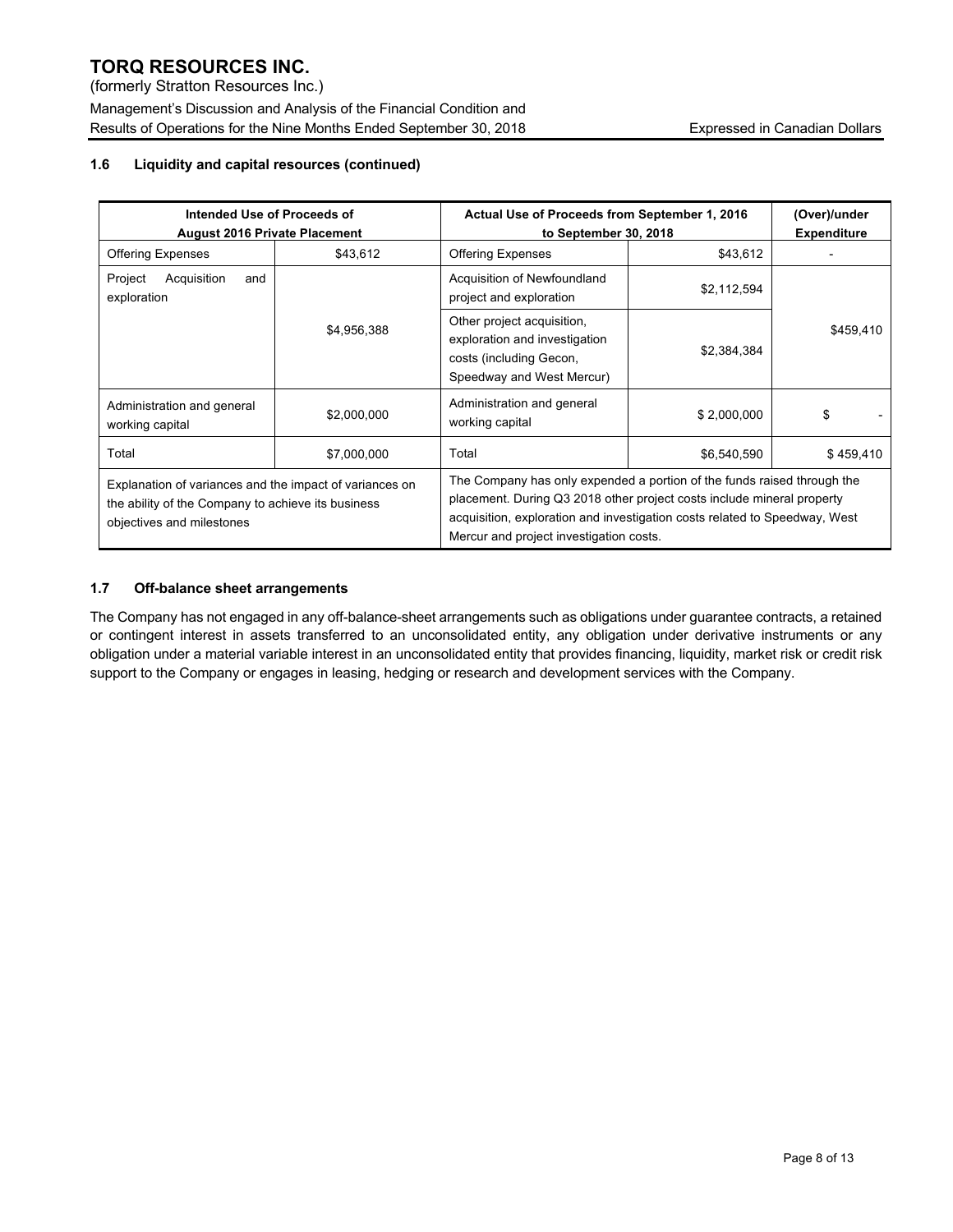(formerly Stratton Resources Inc.)

Management's Discussion and Analysis of the Financial Condition and Results of Operations for the Nine Months Ended September 30, 2018 Expressed in Canadian Dollars

# **1.8 Related party transactions**

All transactions with related parties have occurred in the normal course of operations. All amounts payable and receivable are unsecured, non-interest bearing and have no specific terms of settlement, unless otherwise noted.

|                                                           | <b>Three months ended September</b><br>30. |         |    | Nine months ended September |    | 30,     |             |
|-----------------------------------------------------------|--------------------------------------------|---------|----|-----------------------------|----|---------|-------------|
|                                                           |                                            | 2018    |    | 2017                        |    | 2018    | 2017        |
| Universal Mineral Services Ltd. <sup>1</sup>              |                                            |         |    |                             |    |         |             |
| Included in the statement of loss and                     |                                            |         |    |                             |    |         |             |
| comprehensive loss:                                       |                                            |         |    |                             |    |         |             |
| Bank charges                                              | \$                                         | 992     | S  | 445                         | \$ | 2,058   | \$<br>1,551 |
| Fees, salaries and other employee benefits                |                                            | 80,976  |    | 42,759                      |    | 222,806 | 126,200     |
| Office, rent and administration                           |                                            | 43,133  |    | 34,377                      |    | 113,804 | 104,256     |
| Project investigation costs                               |                                            | 34,784  |    | 27,348                      |    | 55,099  | 80.068      |
| Regulatory, transfer agent and shareholder<br>information |                                            |         |    | 6,856                       |    | 119     | 7,851       |
| Investor relations and marketing                          |                                            | 7,583   |    | 1,708                       |    | 15,986  | 2,245       |
| Exploration and evaluation costs                          |                                            |         |    |                             |    |         |             |
| Newfoundland                                              |                                            | 13,360  |    | 12,948                      |    | 55,548  | 57,619      |
| Utah                                                      |                                            | 45,260  |    |                             |    | 137,512 |             |
| Included on the statement of financial position:          |                                            |         |    |                             |    |         |             |
| Mineral property acquisition costs                        |                                            |         |    |                             |    |         |             |
| <b>Utah Projects</b>                                      |                                            |         |    |                             |    | 5,542   |             |
| Other prepaid and deferred amounts                        |                                            | 5,057   |    |                             |    | 33,585  |             |
| <b>Total transactions for the periods</b>                 | \$                                         | 231,145 | \$ | 126,441                     | \$ | 642,059 | 379,790     |

1. Universal Mineral Services Ltd., ("UMS") is a private company with two directors and one officer in common that, pursuant to an agreement dated December 30, 2015, provides office space and administrative services to the Company on a cost recovery basis.

The outstanding balance owing at September 30, 2018 was \$95,043 (December 31, 2017 - \$43,194). In addition, the Company had \$150,000 on deposit with UMS as at September 30, 2018 (December 31, 2017 - \$50,000).

## Key management compensation

In addition to the transactions disclosed above, the Company provided the following compensation to key management members, being the Company's three executives and two directors:

|                          | Nine months ended September<br>Three months ended<br>September 30, |           |    |         |  | 30.        |           |
|--------------------------|--------------------------------------------------------------------|-----------|----|---------|--|------------|-----------|
|                          |                                                                    | 2018      |    | 2017    |  | 2018       | 2017      |
| Short-term benefits      | S                                                                  | 107.941   |    | 60.000  |  | \$ 231,736 | \$173,735 |
| Share-based compensation |                                                                    | 100.701   |    | 594.582 |  | 494.424    | 594.582   |
|                          |                                                                    | \$208,642 | S. | 654,582 |  | 726,160    | 768.317   |

### **1.9 Subsequent events**

See Section 1.2

### **1.10 Proposed transactions**

None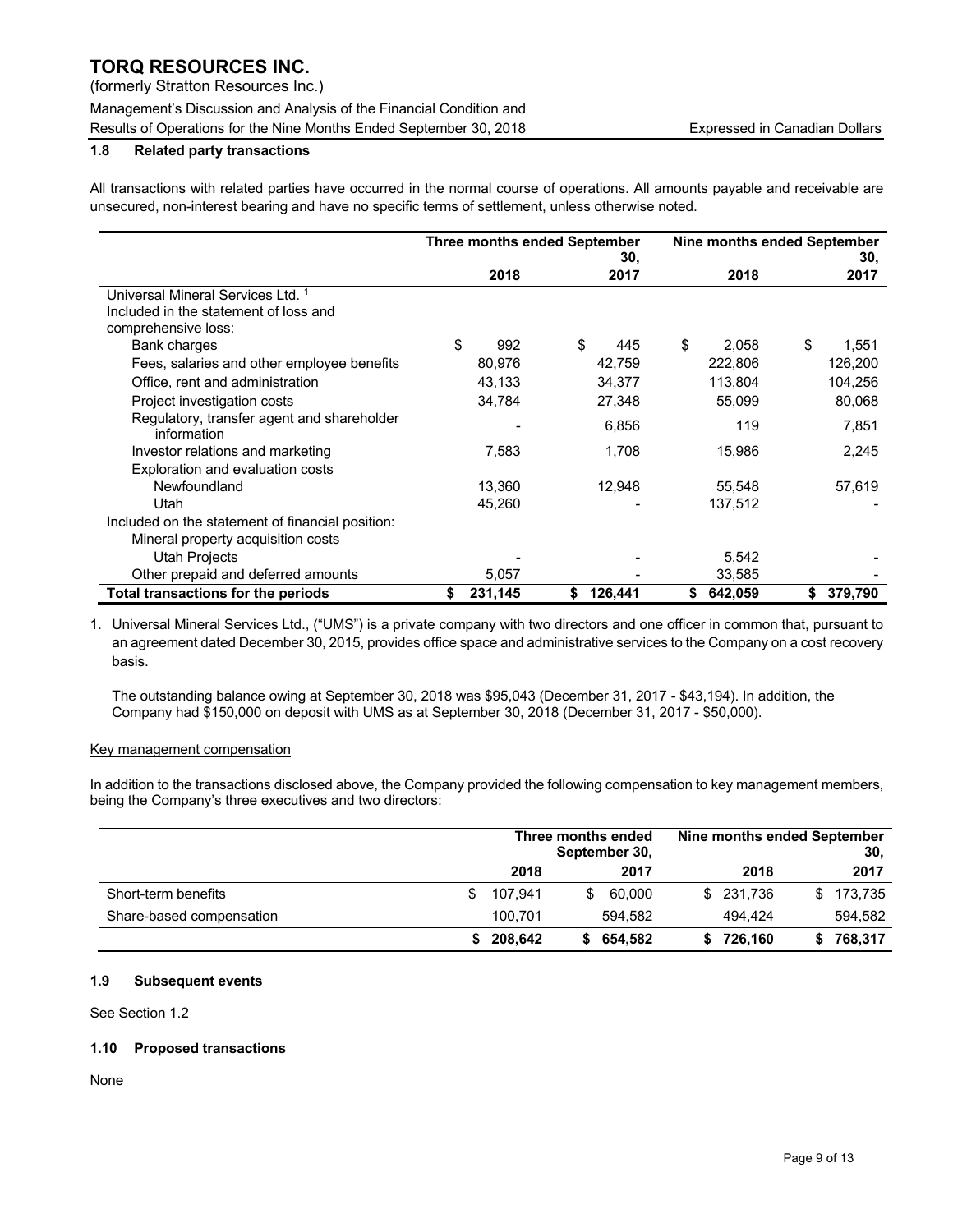(formerly Stratton Resources Inc.) Management's Discussion and Analysis of the Financial Condition and Results of Operations for the Nine Months Ended September 30, 2018 Expressed in Canadian Dollars

# **1.11 Critical accounting estimates**

This section is not required as the Company is a Venture Issuer, as the term is defined in National Instrument 51-102 *Continuous Disclosure Obligations*.

## **1.12 Changes in accounting policies**

#### Revenue Recognition

Effective January 1, 2018, the Company adopted IFRS 15 – Revenue from Contracts with Customers ("IFRS 15") which supersedes IAS 11 – Construction Contracts, IAS 18 – Revenue, IFRIC 13 – Customer Loyalty Programs, IFRIC 15 – Agreements for the Construction of Real Estate, IFRIC 18 – Transfers of Assets from Customers, and SIC 31 – Revenue – Barter Transactions Involving Advertising Services. IFRS 15 establishes a single five-step model framework for determining the nature, amount, timing and uncertainty of revenue and cash flows arising from a contract with a customer. The adoption of this standard did not impact the Company's financial statements, as currently the Company does not earn revenues.

#### Financial instruments

Effective January 1, 2018, the Company adopted IFRS 9 – Financial Instruments ("IFRS 9") which replaces IAS 39 – Financial Instruments: Recognition and Measurement. IFRS 9 provides a revised model for recognition and measurement of financial instruments and a single, forward-looking "expected loss" impairment model. IFRS 9 also includes a substantially reformed approach to hedge accounting. The adoption of this standard did not impact the Company's financial statements as currently the Company does not hold any financial instruments for which the underlying accounting was impacted.

#### Change in accounting policy for exploration and evaluation costs

Effective January 1, 2018, the Company elected to change its accounting policy for exploration and evaluation costs incurred subsequent to the acquisition of a mineral property interest. Previously the Company had capitalized these costs as part of mineral property interests in accordance with IFRS 6 which allows for mining exploration companies to either capitalize or expense such costs.

Management determined that expensing exploration and evaluation costs would provide more relevant information to many of its financial statement users, as it would allow for comparisons to be drawn against its Canadian peers, many of which choose to expense such costs. Management believes that the new policy will assist users' review and analysis of the Company's financial statements as the statement of loss and comprehensive loss more fully reflects the activities and related expenditures for any given period.

The Company will continue to capitalize the costs incurred to acquire the right to explore a mineral property until the right is lost or the value of the mineral property is determined to be impaired.

See note 2 (a) of the Company's September 30, 2018 condensed consolidated interim financial statements for the Company's revised accounting policy on exploration and evaluation costs and mineral property interests.

As a result of this voluntary change in accounting policy, the Company has restated certain prior period amounts within the September 30, 2018 condensed consolidated interim financial statements to be in accordance with this new policy. The impact on prior period amounts is outlined below: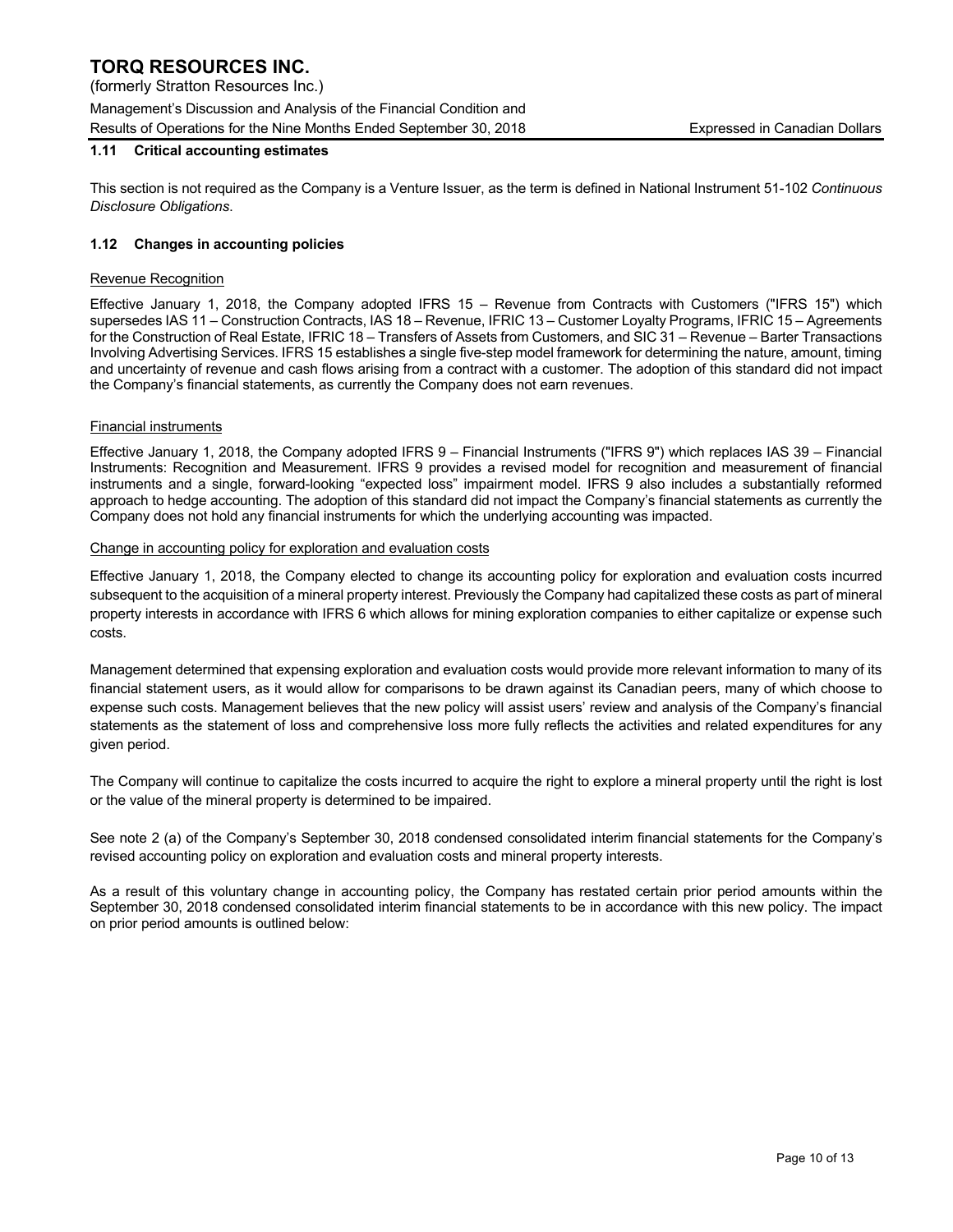(formerly Stratton Resources Inc.)

Management's Discussion and Analysis of the Financial Condition and

Results of Operations for the Nine Months Ended September 30, 2018 Expressed in Canadian Dollars

# **1.12 Changes in accounting policies (continued)**

Change in accounting policy for exploration and evaluation costs (continued)

# **Statements of Financial Position**

|                            | As previously |                   |                 |
|----------------------------|---------------|-------------------|-----------------|
| As at January 1, 2017      | reported      | <b>Adiustment</b> | <b>Restated</b> |
| Mineral property interests | \$605.232     | \$ (389,052)      | \$216.180       |
| Deficit                    | \$35,201,369  | \$389.052         | \$35,590,421    |
|                            | As previously |                   |                 |
| As at December 31, 2017    | reported      | <b>Adiustment</b> | <b>Restated</b> |
| Mineral property interests | \$2,166,106   | \$(1,631,762)     | \$534.344       |
| Deficit                    | \$38,398,179  | \$1,631,762       | \$40,029,941    |

# **Statements of Loss and Comprehensive Loss**

| Three months ended September 30, 2017 | As previously<br>reported | <b>Adiustment</b> | <b>Restated</b> |
|---------------------------------------|---------------------------|-------------------|-----------------|
| Exploration and evaluation costs      | \$ -                      | \$336.141         | \$336,141       |
| Loss for the period                   | \$1,467,646               | \$336.141         | \$1,803,787     |
| Comprehensive loss                    | \$1,467,646               | \$336,414         | \$1,803,787     |
| Loss per share (basic and diluted)    | \$0.02                    | \$0.00            | \$0.02          |

|                                      | As previously |                   |                 |
|--------------------------------------|---------------|-------------------|-----------------|
| Nine months ended September 30, 2017 | reported      | <b>Adjustment</b> | <b>Restated</b> |
| Exploration and evaluation costs     | \$ -          | \$678.808         | \$678.808       |
| Loss for the period                  | \$2,153,755   | \$678.808         | \$2,832,563     |
| Comprehensive loss                   | \$2,159,643   | \$678.808         | \$2.838.451     |
| Loss per share (basic and diluted)   | \$0.03        | \$0.01            | \$0.04          |

### **Statement of Cash Flows**

| Three months ended September 30, 2017           | As previously<br>reported | <b>Adjustment</b> | <b>Restated</b> |
|-------------------------------------------------|---------------------------|-------------------|-----------------|
| Loss for the period                             | \$(1,467,646)             | \$ (336, 141)     | \$(1,803,787)   |
| Share-based compensation                        | \$1,022,021               | \$158.064         | \$1,180,085     |
| Changes in non-cash working capital             |                           |                   |                 |
| Accounts payable and accrued liabilities        | \$51.571                  | \$ (325, 227)     | \$ (273, 656)   |
| Cash used in operating activities               | \$ (398, 283)             | \$ (503, 304)     | \$ (901, 587)   |
| Exploration and evaluation costs                | \$ (503, 304)             | \$503.304         | $S -$           |
| Cash (used in) provided by investing activities | \$ (457, 284)             | \$503,304         | \$46,020        |

|                                                 | As previously   |                   |                 |
|-------------------------------------------------|-----------------|-------------------|-----------------|
| Nine months ended September 30, 2017            | reported        | <b>Adjustment</b> | <b>Restated</b> |
| Loss for the period                             | \$(2,153,755)   | \$ (678,808)      | \$(2,832,563)   |
| Share-based compensation                        | \$1,022,021     | \$158,064         | \$1,180,085     |
| Changes in non-cash working capital             |                 |                   |                 |
| Prepaid expenses and deposits                   | \$189,868       | \$ (50,000)       | \$139,868       |
| Accounts payable and accrued liabilities        | \$31.122        | \$ (505,065)      | \$ (473, 943)   |
| Cash used in operating activities               | \$(1, 176, 838) | \$(1,075,809)     | \$(2,252,647)   |
| Exploration and evaluation costs                | \$(1,100,809)   | \$1,100,809       | \$ -            |
| Acquisition of mineral property interests       | \$-             | \$ (25,000)       | \$(25,000)      |
| Cash (used in) provided by investing activities | \$(1,043,996)   | \$1,075,809       | \$31,813        |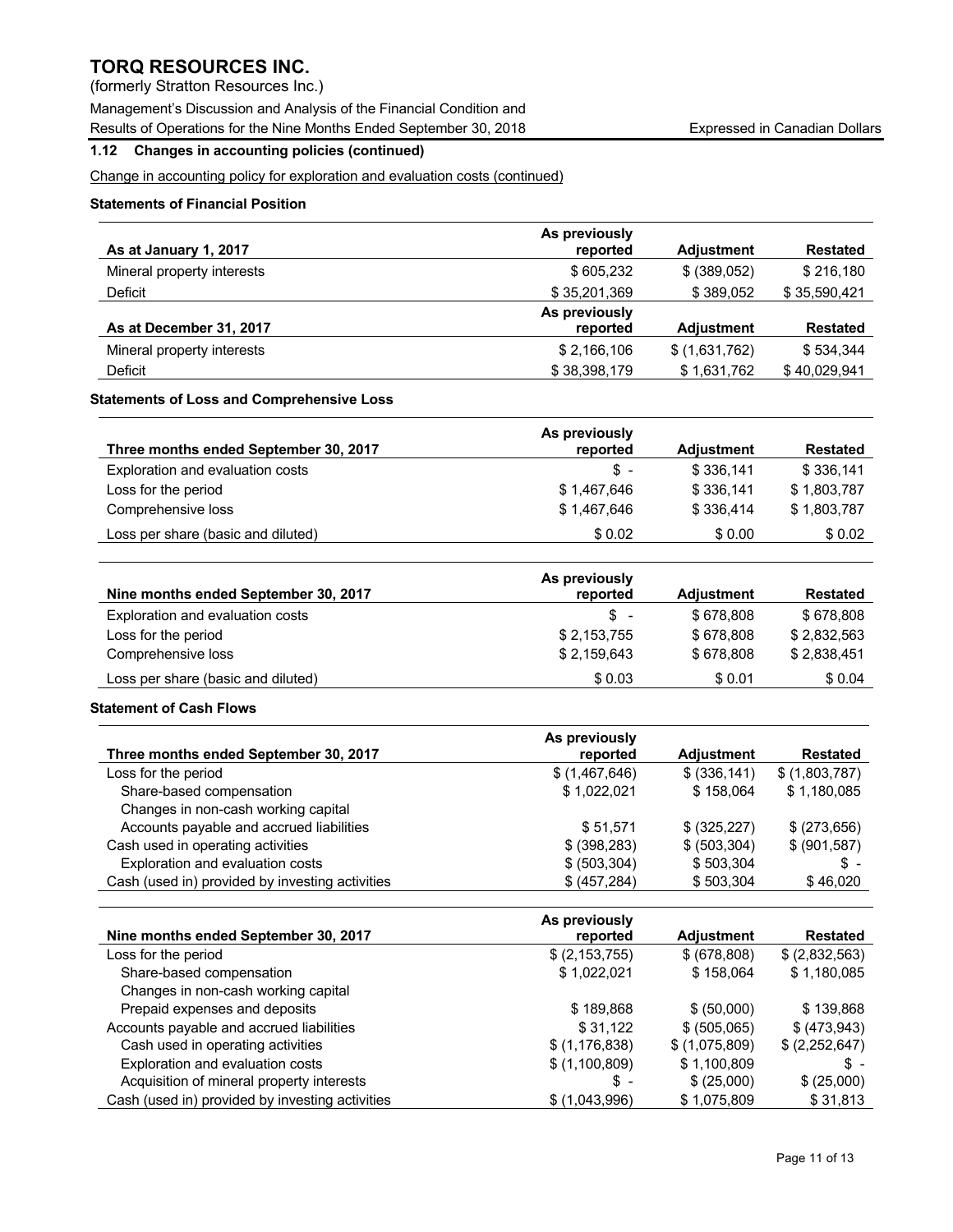### **1.12 Changes in accounting policies (continued)**

#### **Leases**

In January 2016, the IASB published a new accounting standard, IFRS 16 – Leases ("IFRS 16") which supersedes IAS 17 – Leases. IFRS 16 specifies how to recognize, measure, present and disclose leases. The standard provides a single lessee accounting model, requiring the recognition of assets and liabilities for all leases, unless the lease term is 12 months or less or the underlying asset has a low value. The standard is effective for annual periods beginning on or after January 1, 2019, with early adoption permitted if IFRS 15, has also been applied. The Company does not have any material lease agreements and does not expect the adoption of this standard to materially impact its consolidated financial statements.

### **1.13 Financial instruments and other instruments**

As at September 30, 2018 the Company's financial instruments consist of cash, amounts receivable, accounts payable and accrued liabilities and the Gecon financial liability. The fair values of these financial assets and liabilities, with the exception of the Gecon liability, approximate their fair values due to their short-term maturity.

As at September 30, 2018, the financial instruments measured at fair value included the Gecon Financial Liability which is classified under level 3 of the fair value hierarchy. The Gecon Financial Liability was remeasured at September 30, 2018 with the change in fair value for the period then ended recognized in the statement of loss and comprehensive loss.

The Company's financial instruments are exposed to certain financial risks including credit risk, liquidity risk and market risks. Details of the primary risks to which the Company is exposed as at September 30, 2018 are laid out in the notes to the Company's September 30, 2018 condensed consolidated interim financial statements.

#### **Gecon Investment Agreement**

Effective November 16, 2016, pursuant to an investment agreement, the Company acquired a beneficial interest in 100% of the capital of a Bulgarian shell company, Gecon OOD ("Gecon"), for the purposes of establishing mineral exploration operations in the country. Pursuant to the investment agreement between the Company and Gecon's former shareholder, the Company will pay a minimum of USD 50,000 and a maximum of USD 200,000 at any time within a 3-year period of signing the investment agreement in exchange for its beneficial interest in Gecon.

The Gecon financial liability is remeasured at every balance sheet date with the change in fair value recognized in the statement of loss and comprehensive loss.

### **1.14 Other requirements**

#### **1.14.1 Capital structure**

Authorized share capital consists of: Unlimited number of common shares without par value.

#### **Issued share capital:**

As at November 27, 2018, there are 77,324,164 common shares of the Company issued and outstanding.

As at September 30, 2018, there were 77,324,164 common shares of the Company issued and outstanding.

As at November 27, 2018 there were 6,551,250 share purchase options and nil warrants outstanding.

As at September 30, 2018 there were 6,558,750 share purchase options and nil warrants outstanding.